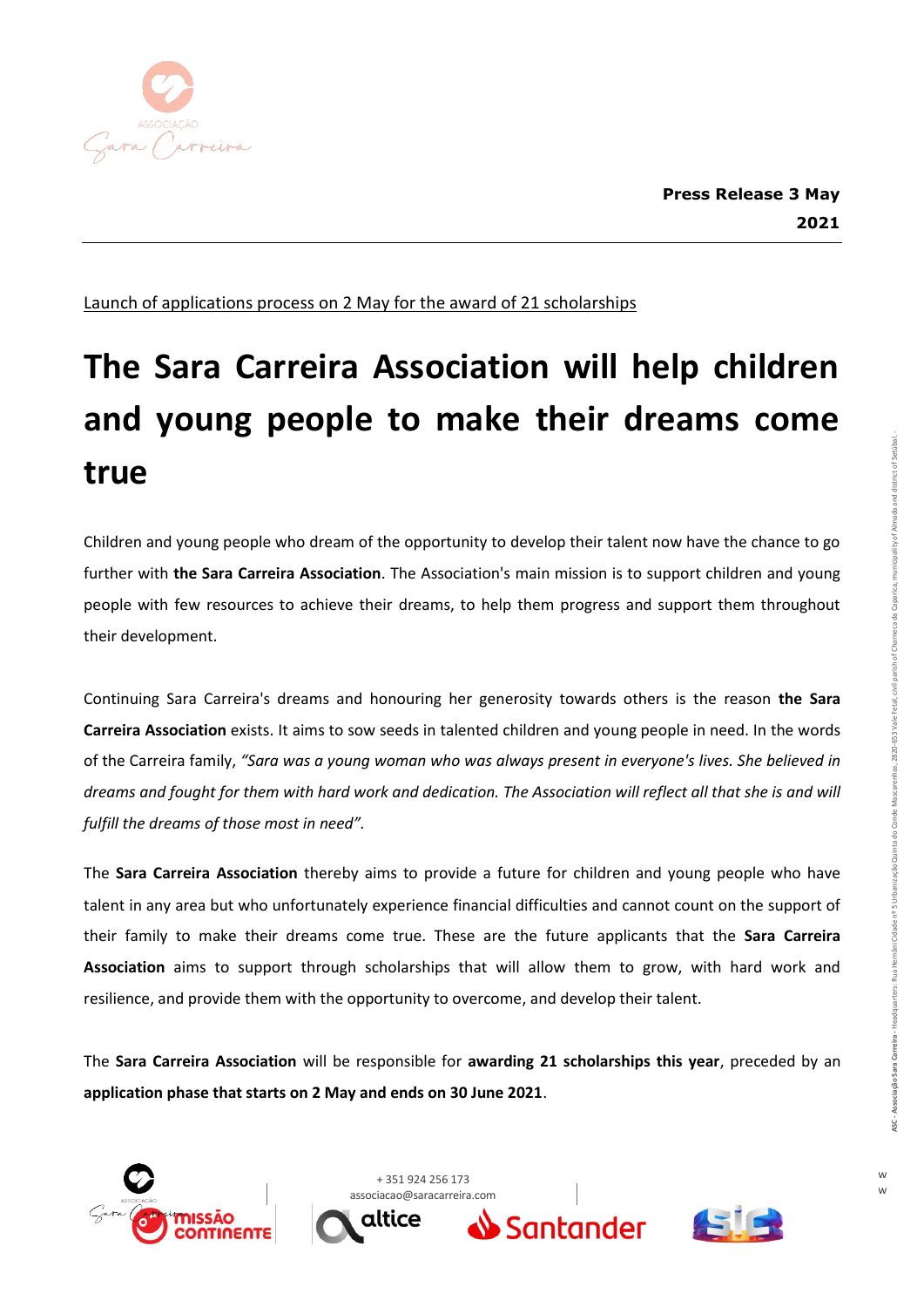

[w.saracarreira.com](http://www.saracarreira.com/) **Mateuralia Europa anticera de la constructa de la constructa de la constructa de la constructa de la constructa de la constructa de la constructa de la constructa de la constructa de la constructa de la** Urbanização Quinta do Conde Mascarenhas 2820 -653 Vale Fetal







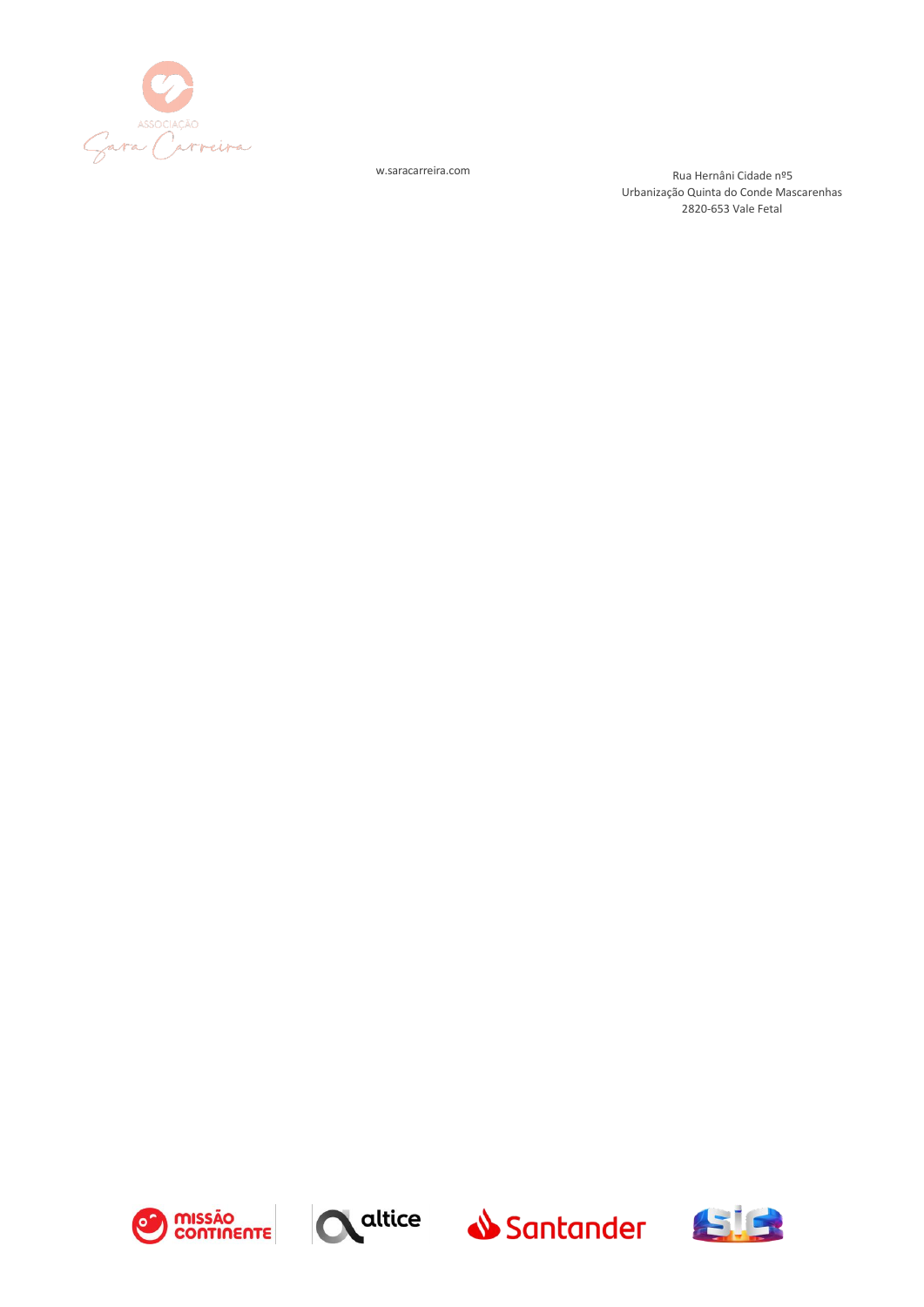

Applications will be evaluated by a panel composed of three members appointed by the Association's Board and the succesful scholarship holders will be known at the end of August.

All children and young people can apply through the website [www.saracarreira.com](http://www.saracarreira.com/) if they reside and are attending educational establishments based in Portugal, and are **at least 12 years old and no more than 21 years old** on the date of application. Exceptionally, and subject to assessment by the Association's Board, applicants who are of a different age may be admitted.

Applicants will also have to submit the relevant declaration of annual household income and the application may only be considered eligible if the children and young people have school performance considered acceptable by the Association. Even after being selected, scholarship holders who receive support from the Association will have to send a report at the end of each academic term with proof of their grades and evaluation for that term.

As well as the right to a scholarship, each one of those selected will be assigned a godfather or godmother who will accompany every step of this new journey towards the realisation of a dream. The **Godfathers/Godmothers** are professionals whose objective is to help the scholarship holder with his/her difficulties and to assess whether the training he/she is receiving is suitable for his/her profile. Scholarship holders will have the support of their godparents and a multidisciplinary team that will follow their progress throughout the training period.

The Association also has the support of a number of patrons, namely Missão Continente, Altice, Santander and SIC, entities that share and believe in the Association's values and the importance of social inclusion and youth training, with the aim of creating a positive impact on Portuguese society. For Missão Continente, "The connection with the Sara Carreira Association is natural and demonstrates how much we value Portuguese young people and children and their talents, and how we consider equal opportunities and diversity to be important. We believe that by supporting the training of these young people we will be drivers and play an active role in the development and growth of a more sustainable and positive society".







altice

Rua Hernâni Cidade nº5 Urbanização Quinta do Conde Mascarenhas 2820-653 Vale Fetal